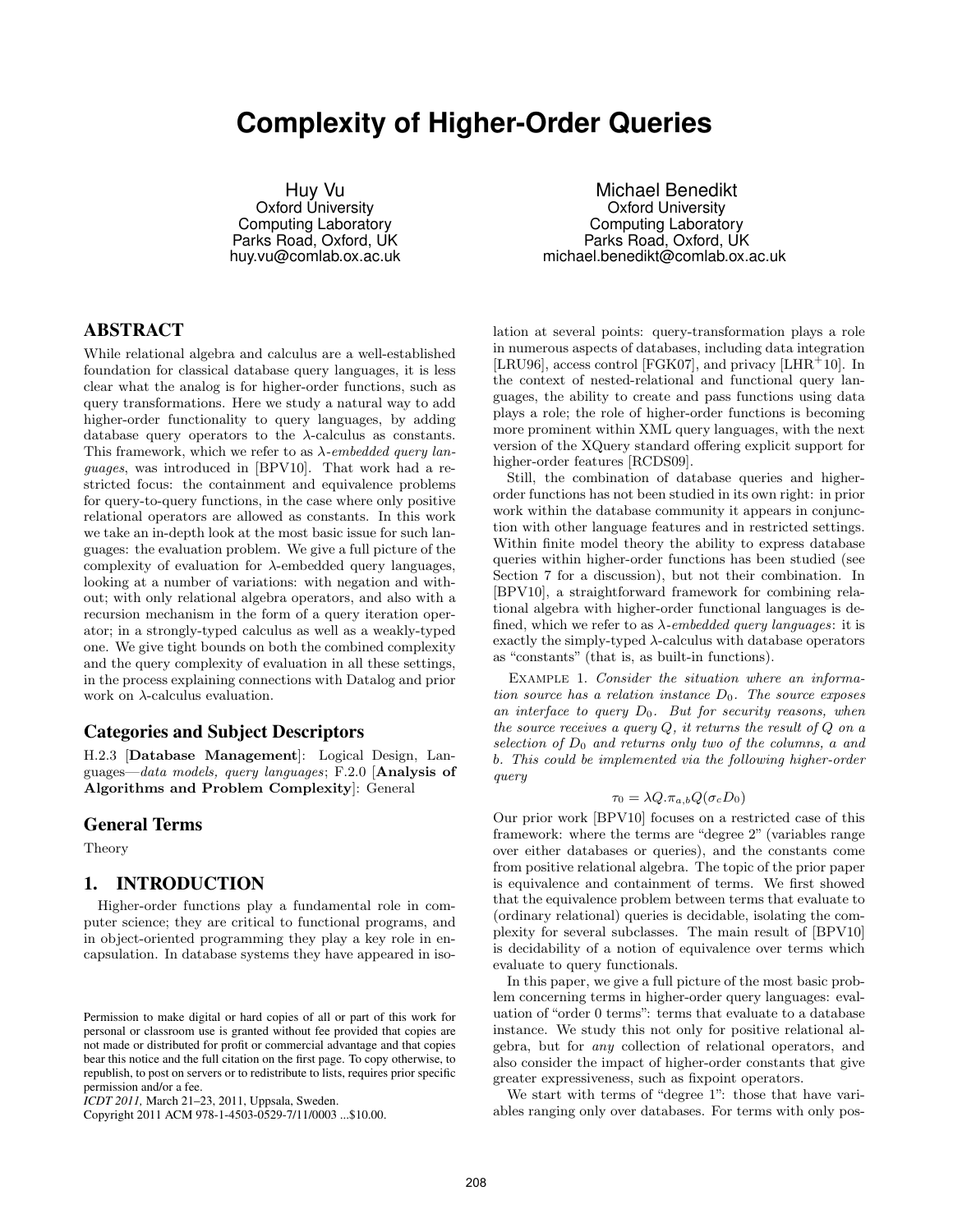itive operators and only database variables, it was shown in [BPV10] that this language is essentially the same as nonrecursive Datalog. Here we extend this to the more general setting of all relational operators, and to fixpoint operators, showing equivalence to variants of Datalog. This allows us to read off the complexity of evaluation via reduction to known results about Datalog.

We then extend to the first higher-order case: "degree 2", where terms can have variables ranging over queries. Here we get tight bounds on the complexity of evaluation through combining an analysis of the complexity of classical  $\beta$ -reduction with the results on degree 1. Building on the degree 2 case, we determine the complexity for general terms, which can abstract over objects of any order. We use a technique inspired by Hillebrand and Kannellakis [HK96]. Our results show that the complexity is non-elementary for the general calculus.

Having found the worst-case complexity for general terms, we turn to cases that have lower complexity. For example, we show that the complexity reduces drastically when we restrict the nesting of higher-order variables in terms.

All of these results are for a "strongly-typed" version of the  $\lambda$ -calculus, in which all operators and variables must be annotated with correct types. We look at a weaker "implicitly-typed" version, and show that the complexity does not change, even though we can now build queries in which the arity of the output can grow exponentially with the input database.

Organization: Section 2 defines the higher-order languages we investigate, along with relevant database background. Sections 3 gives the complexity of evaluation for terms that have  $\lambda$ -abstractions only over relations and queries. Section 4 deals with evaluation for arbitrary degree for the strongly-typed language, while Section 5 isolates sublanguages with lower complexity. Section 6 studies the weakly-typed variant of the language. Section 7 overviews related work, while Section 8 gives conclusions.

# 2. DEFINITIONS

We begin by defining the higher order language studied in this work.

#### *Types.*

We fix an infinite linearly-ordered set of attribute names (or *attributes*). We associate with each attribute name  $a_i$  a range  $\mathcal{D}om(a_i)$  of possible values, called the *attribute range* of  $a_i$ . For simplicity, we assume all attribute ranges are the integers Z.

Next we will define the types along with their order, and their domain.

The basic types are the relational types each given by a (possibly empty) set of attribute names,  $\mathcal{T} = (a_1, \ldots, a_m)$ . A tuple of a relational type is (as usual) a function from the attribute names to the attribute range, while an instance of a relational type is a set of tuples. The type corresponding to no attributes is denoted {}. We manipulate relational types by using the standard operations on tuples, such as concatenation  $\mathcal{T} + \mathcal{T}'$  (assuming no overlap of  $\mathcal{T}$  and  $\mathcal{T}'$ ) and the projection  $\pi_A(\mathcal{T})$ , for a given set A of attributes in  $\mathcal T$ . The domain of a relational type is the collection of all finite instances over the type.

The order of any relational type is 0.

Although we do not consider boolean attributes here, we

do have a "boolean type" – the type with no attributes, denoted {}. Note that there are only two instances of type {}, namely, the empty instance, which we denote with the boolean value false, and the singleton {}, which we denote with true.

We will sometimes use positional notation for attributes, particularly in queries; in a tuple t whose type is  $a_1 \ldots a_m$ , ordered using the fixed ordering on attribute names, we write  $t.i$  to denote  $t.a_i$ .

#### *Higher-order types.*

Relational types are the basic building blocks of more complex types. We define higher-order types by using the functional type constructor: if  $\mathcal{T}, \mathcal{T}'$  are types over the domain  $\mathcal{D}, \mathcal{D}'$ , then  $\mathcal{T} \to \mathcal{T}'$  is a type whose domain is  $(\mathcal{D}')^{\mathcal{D}}$ , the set of functions from  $\mathcal D$  to  $\mathcal D'$ , and whose order is  $\text{order}(\mathcal{T} \to \mathcal{T}') = \max(\text{order}(\mathcal{T}) + 1, \text{order}(\mathcal{T}')).$ 

We abbreviate a type of the form  $\mathcal{T}_1 \to \dots \to \mathcal{T}_m \to \mathcal{T}'$  as  $(\mathcal{T}_1 \times ... \times \mathcal{T}_m) \rightarrow \mathcal{T}'$  (an abbreviation only, since we have no product operation on types). Similarly we will write elements of such types in their curried form.

Order 1 types are often called query types. We will be interested in the evaluation problem for terms of query type, where  $\mathcal{T}'$  above is the boolean type; we call the types of such terms boolean query types.

#### *Constants.*

We will fix a set of constants of each type  $\mathcal T$ . Constants can be thought of as specific instance of the given type; formally, the semantics is defined with respect to an interpretation of each constant symbol by an object of the appropriate type; but we will often abuse notation by identifying the constant and the object. We study the following sets of constants:

- All of our signatures will include constants for all instances, referred to as relational constants.
- Our signatures will differ on the set of order 1 constants – i.e. query constants.
	- We use  $RA^+$  to denote the operators of Positive Relational Algebra, which contains the following constants: (i) for each relational type  $\mathcal T$  containing attribute a the unary rename operator  $\rho_{a/b}$ , which renames the attribute  $a$  by  $b$  in a given input relation; (ii) for each relational type containing attributes A the unary operator  $\pi_A$ , which projects an input relation into the subset A of its attributes; (iii) for each relational type  $\mathcal T$  the unary operator  $\sigma_c$ , which selects a subset of the tuples from a given relation according to the condition c specifying equalities between attributes and constants or attributes and attributes; (iv) for any two types  $\mathcal T$  and  $\mathcal T'$  the binary operator ✶, which returns the cartesian product of two input relations followed by a selection of the tuples that have the same values on the same attribute names; (v) for any type  $\mathcal T$  the binary operator  $\cup$ , which returns the union of two input relations of type  $\mathcal{T}$ .

Although we will state complexity results for  $RA^+$ , union is never essential for the hardness results.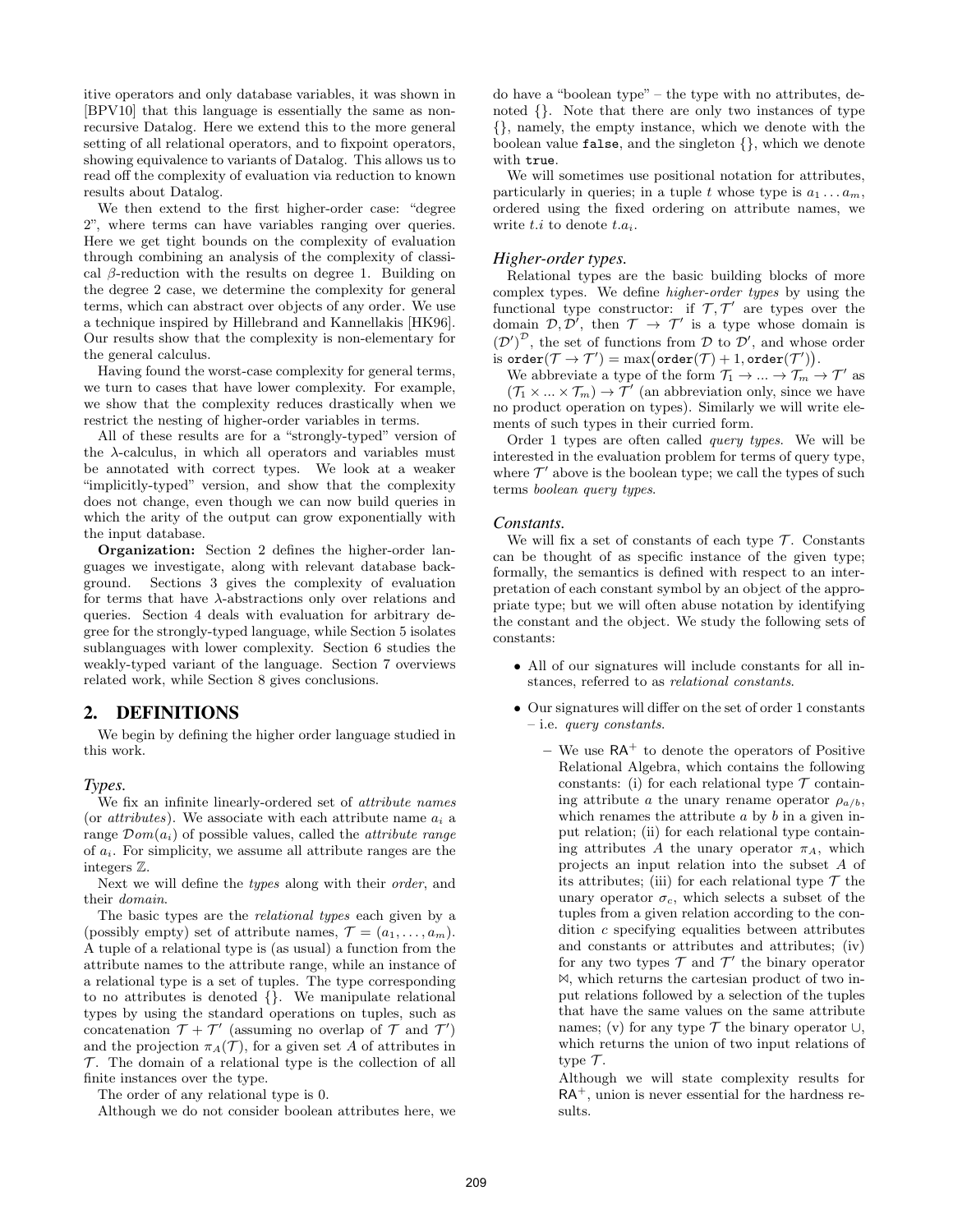- $-$  RA extends RA<sup>+</sup> with the usual difference operator  $\langle$ , again parameterized by a given relational type.
- We also consider a signature  $RA_x$  whose query constants include the operators  $\pi_B$  for every finite set of attributes  $B, \sigma_c$  for each condition, X, and \. Note that here we do not have a distinct operator for each type. These operators will work on attributes denoted "positionally". Formally these operations will only be well-defined on inputs whose signatures are  $(a_1 \ldots a_n)$  where the  $a_i$  are an initial segment of the attribute names (briefly "initial-segment instances"). Projection on a subset consisting of  $k$  attributes will automatically rename the resulting tuples to be of type  $(a_1 \ldots a_k)$ . We use X for the usual cartesian product operation on positional relations – we reserve  $\times$  for the abbreviation used for types.  $\times$  is the curried form of the binary function taking an instance for schema  $(a_1 \ldots a_n)$  and an instance for  $(a_1 \ldots a_k)$ , returning the product instance of type  $(a_1 \ldots a_{n+k})$ . We can identify attribute names in projection and selection with integers, writing them in binary.

We supplement this signature with a variation on projection where we also allow the variation when B is a range of the form  $[p_1, p_2]$  which projects all attributes whose positions are in between  $p_1$  and p2.

The signature  $\mathsf{RA}_x$  will be studied for the weaklytyped calculus, where the number of attributes built up by terms can be large.

• Lastly, we will consider the impact of order 2 constants (that is, query to query functionals), by adding to the relational algebra signature RA the inflationary fixed point operators, if p. For  $\mathcal{T}_1 \ldots \mathcal{T}_m, \mathcal{T}'_1 \ldots \mathcal{T}'_n$  relational types, let  $\mathsf{U}_i$  for  $i \leq m$  abbreviate the query type  $(\mathcal{T}_1 \times$  $\ldots \mathcal{T}_m \times \mathcal{T}'_1 \times \ldots \mathcal{T}'_n \to \mathcal{T}_i.$ 

Then we have an operator  $\mathtt{ifp}$  having type  $\mathsf{U}_1$   $\times$ ...  $\mathsf{U}_m \times \mathcal{T}'_1 \times \ldots \mathcal{T}'_n \to \mathcal{T}_1$ . The output of ifp given queries  $Q_1 \ldots Q_m$  with  $Q_i$  of type  $\mathsf{U}_i$  and relation instances  $I_1 \ldots I_n$  is determined by taking the limit of the sequences  $R_j^1$ , where the doubly-indexed sequence of instances  $R_j^i$  for  $i \leq m$  and j a number is formed as follows:  $R_0^i = \emptyset$  for all  $i \leq m$  and  $R_{j+1}^i = Q_i(R_j^1, \ldots R_j^m, I_1 \ldots I_n) \cup R_j^i.$ 

#### *Simply typed terms.*

Higher-order  $terms$  are built up from constants in  ${\mathcal F}$  and variables in  $X$  by using the operations of abstraction and application:

- every constant is a term of the constant's type;
- if X is a variable of type  $\mathcal T$  and  $\rho$  is a term of type  $\mathcal T'$ , then  $\lambda X.\rho$  is a term of type  $\mathcal{T} \to \mathcal{T}'$ ;
- $\tau$  is a term of type  $\mathcal{T} \to \mathcal{T}'$  and  $\rho$  is a term of type  $\mathcal{T}$ , then  $\tau(\rho)$  is a term of type  $\mathcal{T}'$ .

We say that a term  $\tau$  is *closed* if it contains no free occurrences of variables.

The *order* of a term  $\tau$  is the order of its type.

The *degree* of  $\tau$  is the maximum order of its subterms.

We also define the size of a term inductively as follows. The size of a relational constant is the size of the corresponding instance, namely, the number of attributes times the number of rows. The size of a query constant is the size of its standard string representation – for each of the query constants above, the length should be clear; for example the size of a named-based projection  $\pi_A$  is the length of the string needed to represent all names in A, while for positional projection it is the size of a string that represents all positions or a position range. The size of a variable is the size of a standard string representation of the type of the variable. The size of a higher-order term is inductively defined as 1 plus the sum of the sizes of its top-level subterms.

EXAMPLE 2. Let  $R, R'$  be two variables of relational type  $\mathcal{R} = (a, b)$ , and Q be a variable of query type  $\mathcal{R} \to \mathcal{R}$ . We consider an order 1 degree 2 term below.

 $\tau_1 = (\lambda \mathbf{Q} \cdot \lambda \mathbf{R} \cdot \mathbf{Q}(\mathbf{Q}(\mathbf{R}))) (\pi_{\{a,b\}} (\lambda R'.(\rho_{b/c}(R') \bowtie \rho_{a/c}(R')))$ 

We can see that  $\tau_1$  is of type  $\mathcal{R} \to \mathcal{R}$  and that it returns all the pairs of nodes having a path of length  $\lambda$  between them. In general, using variables of order 2, we can find paths of length double exponential in the input size.

#### *Semantics.*

Our semantics is simply the standard denotational semantics of the  $\lambda$ -calculus with interpreted constants. Throughout the definition below, we fix an interpretation for the constants in the signature  $\mathcal F$  as a function  $\mathcal I$  that maps every constant const  $\in \mathcal{F}$  to its semantics  $\llbracket \text{const} \rrbracket_{\mathcal{I}}$ . The seman-<br>tic function  $\llbracket \tau \rrbracket$  is defined with respect to an extension of tic function  $[\![\tau]\!]_T$  is defined with respect to an extension of<br>the base interpretation to an interpretation that maps oach the base interpretation to an interpretation that maps each free variable in  $\tau$  to an object of the corresponding type. The function is defined by induction for terms  $\tau$  in which each variable is abstracted only once, and is extended to all terms by performing renaming in the standard way.

- For every term  $\tau$  of the form  $\text{const}(\tau_1, ..., \tau_k)$ ,  $[\![\tau]\!]_T$  is defined as  $\text{Isomst}[\![\tau]\!]$ ,  $[\![\tau_n]\!]$ defined as  $\llbracket \text{const} \rrbracket_{\mathcal{I}} (\llbracket \tau_1 \rrbracket_{\mathcal{I}}, ..., \llbracket \tau_1 \rrbracket_{\mathcal{I}}).$
- Given a term  $\tau$  of the form  $\lambda X$ .  $\rho(X)$ ,  $\llbracket \tau \rrbracket_{\mathcal{I}}$  is the function that maps every object  $\rho$  in the type of X to the tion that maps every object  $o$  in the type of  $X$  to the object  $[\![\rho]\!]_{\mathcal{I}[X/o]},$  where  $\mathcal{I}[X/o]$  extends  $\mathcal I$  by assigning  $X$  to a  $X$  to  $o$ .
- For  $\tau$  of the form  $\tau_1(\tau_2)$ ,  $\llbracket \tau \rrbracket_{\mathcal{I}}$  is the object  $\llbracket \tau_x \rrbracket$  ( $\llbracket \tau_x \rrbracket$ )  $\llbracket \tau_1 \rrbracket_{\mathcal{I}} (\llbracket \tau_2 \rrbracket_{\mathcal{I}}).$

We will generally omit the base interpretation for constants in the remainder of the paper, and just talk about the evaluation of a term.

In the case where we have constants of order at most 1, this denotational semantics is equivalent to an operational semantics based on iteratively applying standard  $\lambda$ reduction, along with the "built-in" semantics for a term consisting of a relational operator applied to relational constants. We omit the formalization of this, since an operational semantics will be implicit in the evaluation algorithms that witness our subsequent upper bounds.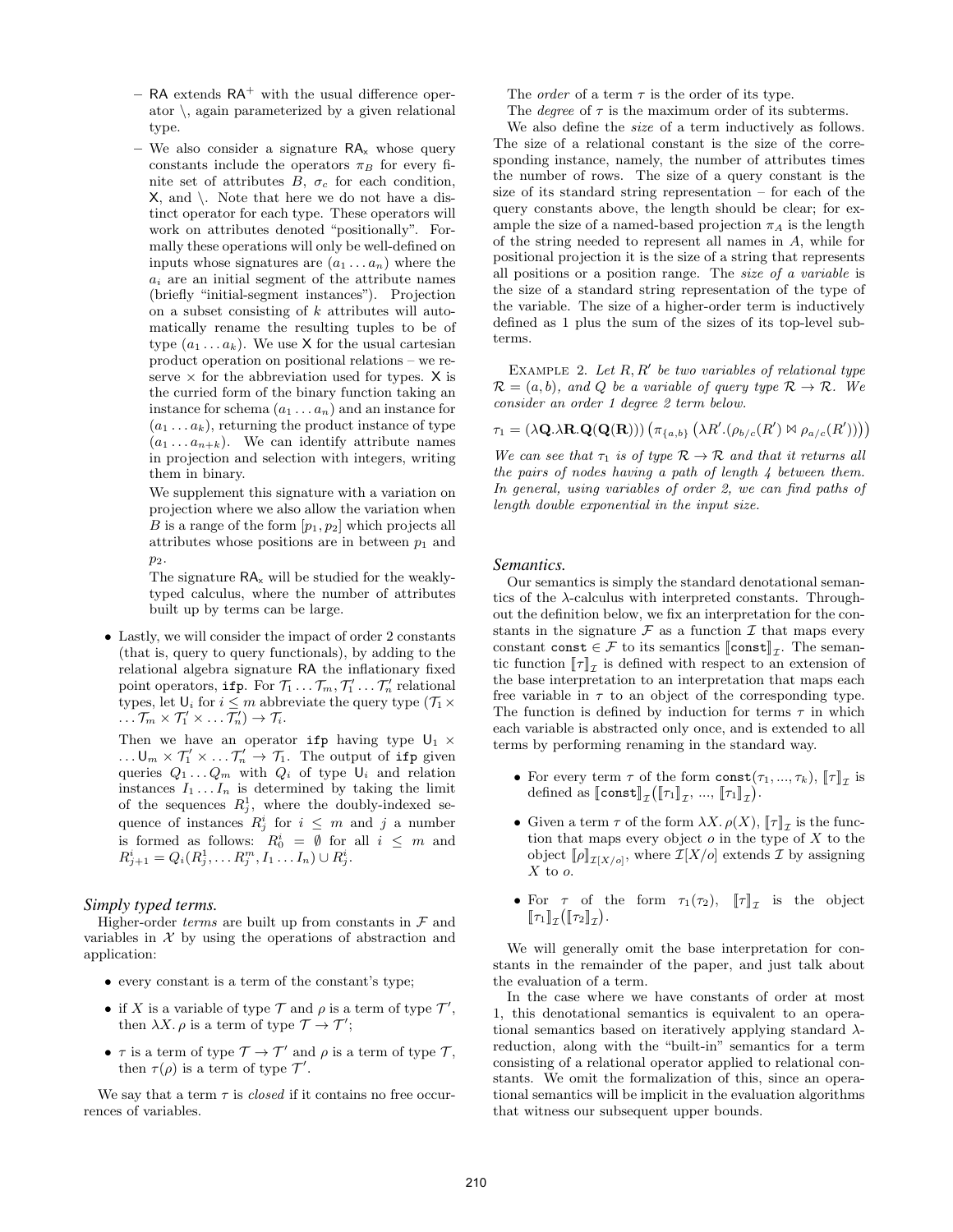We let  $\lambda_{DB}[\mathcal{F}]$  denote the term language built over constants in signature F. For example  $\lambda_{DB}$ [RA<sup>+</sup>] denotes the language built over data instance constants plus positive relational operators.

#### *Weakly-typed terms.*

In the higher-order language defined above, we give types for all the variables and constants in terms. The maximal number of attributes of each term's type is polynomial in the term's size, since the type must be built in to each operator.

We now introduce a weakly-typed language which allows us to build terms that have types with exponential number of attributes in their size.

The syntax of weakly-typed terms is defined in the same way as the syntax of simply-typed terms except that we do not give types for variables. We only give explicit types for constants.

Weakly-typed terms are build up from constants in  $\mathcal F$  and variables in  $X$  by using the operations of abstraction and application: every constant is a term of the constant's type; if X is a variable and  $\rho$  is a term, then  $\lambda X$ .  $\rho$  is a term; if  $\tau$ and  $\rho$  are two terms, then  $\tau(\rho)$  is a term.

A consistent typing of such a term is any assignment of types to subterms that is consistent with the typing of the data constants and the form of query operators; e.g. every instance of  $\times$  must have type  $T \to (T' \to T''')$  for some relational types  $T, T', T'''$ , and consistent with function application and  $\lambda$  abstraction; e.g. if the type of  $\rho$  is T and the type of  $\tau(\rho)$  is T', then the type of  $\tau$  must be  $T \to T'$ .

Later we will show that these conditions uniquely define a typing when one exists, and hence we can define the semantics of any typeable weakly-typed term to be that of the unique simply-typed term that is equivalent to it.

We only consider weakly-typed terms over the signature  $RA_{x}$ , and we denote the resulting language by  $\lambda_{DB}^- [\bar{RA}_{x}]$ .

To provide intuition for weakly-typed terms, we consider the example below.

EXAMPLE 3. Let  $D_0$  be a relational constant with two integer attributes and  $R_1, R_2$  be two relational variables. We consider a weakly-typed order 0 degree 1 term below.

 $\tau_2 = \pi_{\{0,1\}} ((\lambda \mathbf{R_2}.(\mathbf{R_2} \mathbf{X} \mathbf{R_2})) (\lambda R_1.(R_1 \mathbf{X} R_1) D_0))$ 

We infer types for variables  $R_1$  and  $R_2$  as follows. Since  $R_1$ is substituted by  $D_0$ , its type is the same as the type of  $D_0$ , consisting of two integer attributes. This also implies that the type of  $R_2$ , which is the same as the type of the subterm  $(\lambda R_1.(R_1 \lambda R_1)D_0)$ , has four integer attributes.

Note that a consistent typing must give a single type to every variable.

#### *The evaluation problem.*

We now define the main problem considered in this paper.

The boolean query evaluation problem takes as input a well-typed term of boolean query type, along with a set of relation constants, (i.e. relational instances). The output is true iff the application of the term on the instances evaluates to the (unique) nonempty instance of {}.

Of course, there are more general evaluation problems, which we will need as subproblems. We will be interested in the combined complexity of the problem, where the size of the input is the database size plus the term size, as well as the query complexity, in which the database instance is fixed. It is easy to see that the complexity when the *query* is fixed is in polynomial time for all of our languages.

Note that we consider complexity in the standard Turing Machine model, and that we do not have any requirement on the behavior of our evaluation function when terms are not well-typed. We will consider the evaluation problem for both simply-typed terms and weakly-typed terms.

#### *Construction trees.*

Tree and graph representations of  $\lambda$ -terms are commonlyused in analyzing reduction strategies for  $\lambda$  calculus. We will use a parsed representation that we call construction trees for our terms. The presence of constants requires a slight variation on prior representations (e.g [Wad71]).

Construction trees are defined only for terms whose constants have at most two inputs, e.g. relational constants, query operator constants. We also assume that query constants c always appear in subterms of the form  $\lambda R.c(R)$ or  $\lambda R.\lambda S.c(R, S)$ . For a binary constant c such as  $\cup, \forall, \times,$ we often use sct as a notation for  $c(st)$ .

The *construction tree* of a term  $\tau$  is a binary tree. Each application is represented by an @ node which has two subtrees. Each  $\lambda X$  is represented by a node, called a  $\lambda$ node. Each constant or variable is represented by a node labelled with its name.

The tree is inductively built as follows.

- 1. The root of the tree is the outermost operator.
- 2. The construction tree of a database constant  $c$  (resp. a variable x) is a single leaf, labelled  $c$  (resp. x).
- 3. The construction tree of an abstraction  $\lambda x.s$  consists of a node labelled  $\lambda x$  with a single subtree, which is the construction tree of s.
- 4. The construction tree of an application  $s(t)$  consists of a node labelled @ with two subtrees: the left subtree is the construction tree of s and the right subtree is the construction tree of t.
- 5. The construction tree of  $c(st)$  with c a binary query constant consists of c node and two subtrees: the left subtree is the construction tree of s and the right subtree is the construction tree of t.
- 6. The construction tree of a unary query constant  $c(s)$ consists of a node  $c$  whose only subtree is the construction tree of s.

#### *Query languages with inductive rules .*

Our results will rely on reductions to several query languages with inductive definitions, most of them variants of Datalog.

An *atom* over a relational signature  $S$  is an expression  $R(x_1 \ldots x_n)$  where R is an n-ary predicate of S and the  $x_i$ are either variables or constants. A pure atom is one in which all  $x_i$  are variables.

A positive rule block consists of: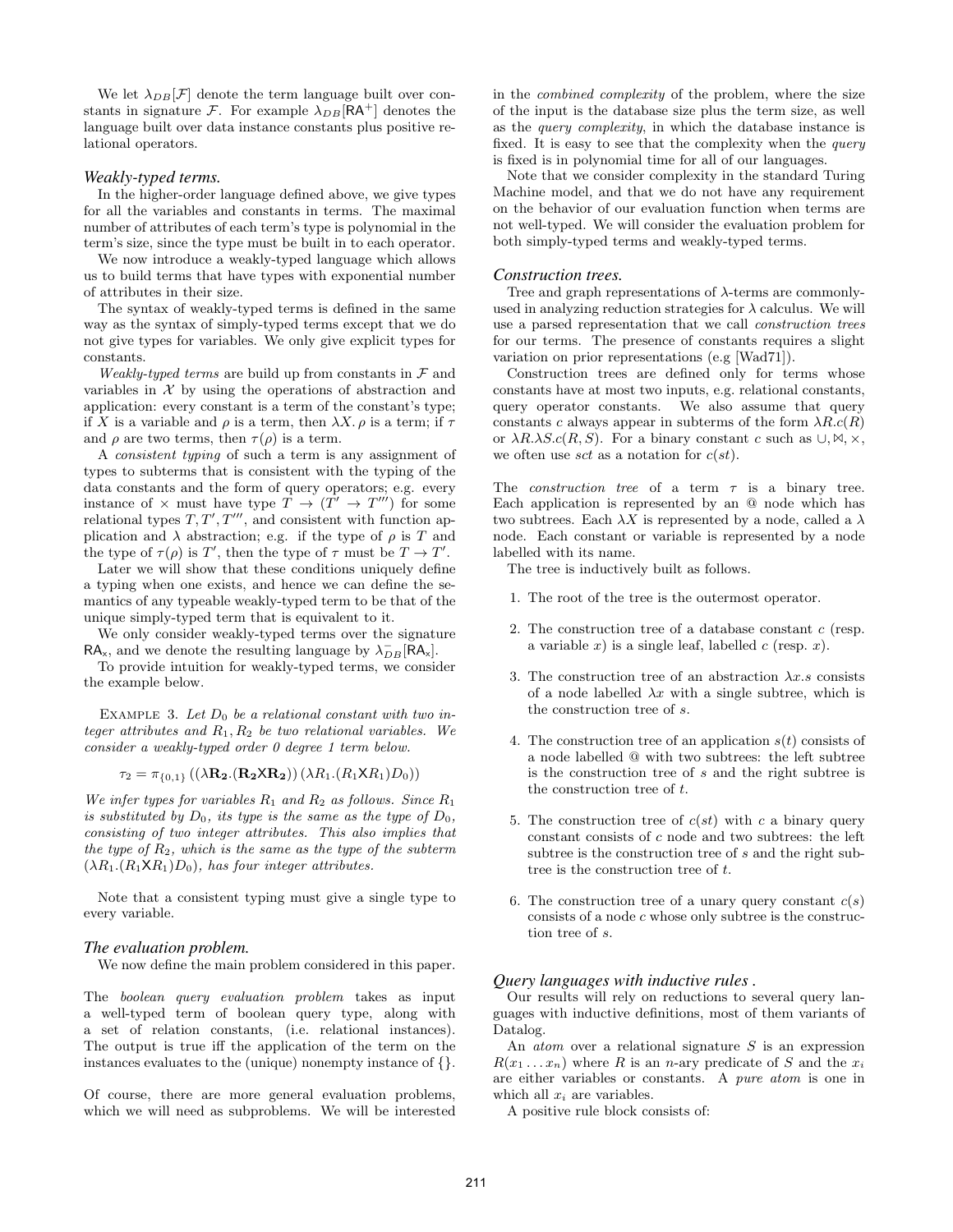- $\bullet$  A relational signature S along with a collection of constants C
- a set of rules of the form  $A \leftarrow \phi$ , where  $\phi$  is a conjunction of atoms over  $S$ , and  $A$  is an atom over  $S$ . A is the head of the rule and  $\phi$  is the body of the rule. We will often identify  $\phi$  with the set of atomic formulas in it, writing  $A_1(\vec{x}_1), \ldots, A_n(\vec{x}_n)$  instead of  $A_1(\vec{x}_1) \wedge \ldots \wedge A_n(\vec{x}_n)$ . A variable that occurs in the head of rule  $r$  is a *free variable* of  $r$ . Other variables are bound in r; we write  $bvars(r)$  for the bound variables of r. We require that every free variable occurs in the body.
- A distinguished predicate  $P$  of  $S$  which occurs in the head of a rule, referred to as the goal predicate.

The relational symbols that do not occur in the head of any rule are the input predicates, while the others are intensional predicates. A predicate P immediately depends on another predicate  $P'$  if there is a rule that has  $P$  in the head and  $P'$  in the body. A rule block is *nonrecursive* if this relation is acyclic. We let NRDL denote the language of nonrecursive rule blocks.

All NRDL queries that we deal with here will be pure: that is all atoms in the heads of rules with nonempty bodies are pure.

We also consider the language of nonrecursive Datalog with negation, abbreviated NRDL<sup>-</sup>. This extends the prior syntax by allowing negation in rule bodies.

For a NRDL<sup> $-$ </sup> query, we can define the *rank* of an intensional predicate  $P$  (with respect to the query, although we omit the argument), denoted  $Rk(P)$ , as follows: the rank of an input predicate is 0, the rank of an intensional predicate  $P$  is

$$
Rk(P) = \max\{Rk(P') + 1: \text{ there is a rule with } P' \text{ in } \text{the body and } P \text{ in the head}\}
$$

Given a structure  $D$  interpreting the input predicates, an NRDL query  $Q$ , and a predicate  $P$  of  $Q$ , we define the evaluation of P in D, denoted  $P(D)$ , by induction on  $Rk(P)$ . For P an input predicate  $P(D)$  is the interpretation of P in D. For P an intensional predicate with  $Rk(P) = k + 1$  and arity l.

- Let  $D^k$  be the expansion of D with  $P'(D)$  for all intensional  $P'$  of rank at most  $k$ .
- If r is a rule with  $P(x_1 \ldots x_l)$  in the head,  $\vec{w}$  the bound variables of r, and  $\phi(\vec{x}, \vec{w})$  the body of r let  $P_r(D)$  be defined by:

$$
\{\vec{c} \in Dom(D)^l : (D^k, x_1 \mapsto c_1 \dots x_l \mapsto c_l) \models \exists \vec{w} \phi\}
$$

We let  $P(D)$  denote the union of  $P<sub>r</sub>(D)$  over all r with P in the head. The result of a query  $Q$  on  $D$  is the evaluation of the goal predicate of Q on D.

Finally, the language of Inflationary Fixed Point logic over relational signature  $S$ , is a collection of blocks of rules  $B_1 \ldots B_j$ , where each  $B_i$  is an NRDL<sup>-</sup> query whose input predicates consist of  $n_i$  recursive predicates which can appear in both heads and bodies, and include all predicates in the head, along with  $p_i$  parameter predicates, which occur only in rule bodies. For the lowest block  $B_1$ , we must have the parameter predicates being a subset of the input signature. For other blocks we must have the parameter predicates be a subset of the recursive predicates in the previous block. The top level block  $B_i$  has a distinguished recursive predicate, again called the goal. We evaluate a query by induction on  $j$ , getting instances for each recursive predicate in  $B_i$ . At stage i, we substitute for each parameter predicate in block  $B_i$  with the inductively computed output of  $B_{i-1}$ , or the input predicates if  $i = 1$ . We then iteratively compute values for the recursive predicates  $P_1 \dots P_{n_i}$  by repeating the following assignment until a fixpoint is reached:  $P_i := \{\vec{x} : (\exists \vec{y} \text{ body}(P_i)(\vec{x}, \vec{y})) \vee P_i(\vec{x})\}, \text{ where } \text{body}(P_i) \text{ is }$ the disjunction of all bodies of rules with  $P_i$  at the head, with the predicates  $P_1 \ldots P_n$  replaced by the result of the prior iteration.

# 3. LOW DEGREE TERMS

We begin with the case of terms having only relation and query variables; most of the distinguishing factors of  $\lambda_{DB}$ from other higher-order calculi are contained in these cases.

#### *Degree 1 Terms.*

Naive evaluation of a degree 1 term would be to simply substitute all occurrences of a relational variable by their bodies, and then evaluate the resulting variable-free term using the fixed semantics of relational calculus. Unfortunately, this would involve an exponential blow up. Instead, we follow the approach of [BPV10], which reduces the problem to the evaluation for fragments of Datalog.

PROPOSITION 1. Evaluation of degree 1 terms over RA is linearly inter-reducible to NRDL<sup> $-$ </sup> evaluation, while for  $RA^+$ we can reduce to and from NRDL evaluation.

The following example demonstrates the reduction between degree 1 terms and Datalogqueries.

EXAMPLE 4. Let  $R, R_1$  and  $R_2$  be three relational variables respectively of type  $(b, c), (a, b), (a, b, c)$ . We consider an order 1 degree 1 term below.

 $\tau_3 = \lambda R_1 \cdot \lambda R_2 \cdot (\lambda \mathbf{R} \cdot \pi_{\{\mathbf{a}\}}((\mathbf{R_1} \boxtimes \sigma_{\mathbf{c}=\mathbf{5}}(\mathbf{R}))))(\pi_{\{b,c\}} R_2)$ 

The term  $\tau_3$  is equivalent to the following NRDL query.

$$
Goal(x) \leftarrow R_1(x, y), R(y, 5) R(y, z) \leftarrow R_2(x, y, z)
$$

where  $R_1, R_2$  are two input predicates and R is an intensional predicate.

This result gives us a PSPACE upper bound for the complexity of evaluating degree 1 terms over RA. The PSPACE upper bound is tight, even for terms with no negation and no union [Var82, DEGV01, BPV10], and even for query complexity.

We will need the following simple upper bound when evaluating NRDL<sup>-</sup>:

PROPOSITION 2. The problem of evaluating an  $NRDL^$ query P over database  $D_0$ , where P has N rules of size at most L, can be done in  $O(N \times |D_0|^L)$  time.

PROOF. Evaluate the query bottom-up. Since the size of each rule is bounded by  $L$ , the output of each rule is bounded by  $|D_0|^L$ , and each rule can be evaluated in  $O(|D_0|^L)$  time.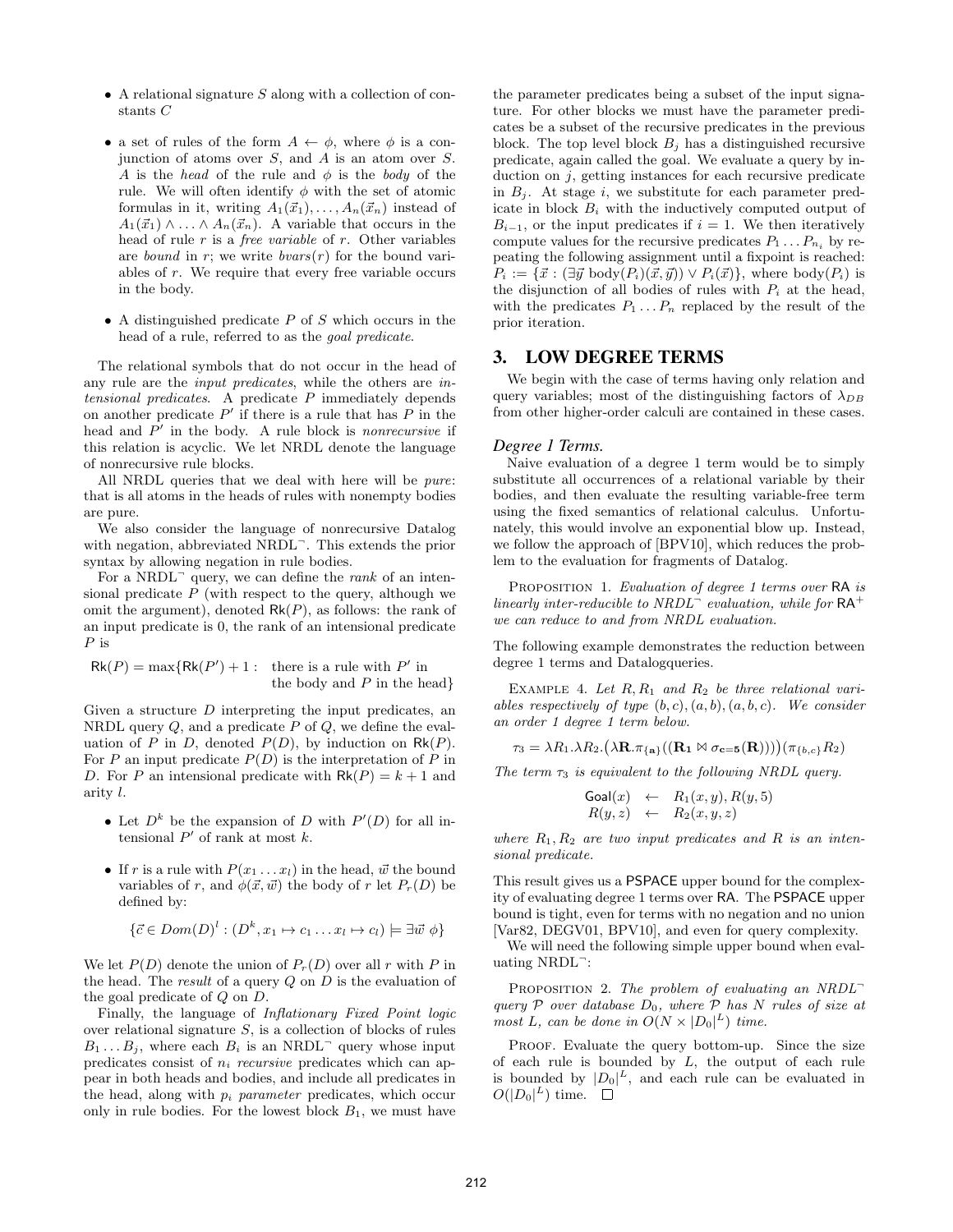### *Degree 2 Terms.*

For degree 2, we will make use of our results from degree 1, plus observations inspired by Schubert's work [Sch01] on the complexity of normalization for low-degree terms in the standard  $\lambda$ -calculus.

The following result gives the complexity of degree 2 terms in the strongly-typed languages  $\lambda_{DB}$ [RA] and  $\lambda_{DB}$ [RA<sup>+</sup>].

THEOREM 3. The problem of evaluating degree 2 terms over either  $RA$  or  $RA^+$  is  $EXPTIME-complete$ .

We begin with the upper bound, stating it only for the larger signature RA.

PROPOSITION 4. The problem of evaluating degree 2 terms over RA is in EXPTIME.

PROOF. We perform standard innermost-reduction to reduce a degree 2 term to a degree 1 term. In the process, the size of the term increases exponentially. However, we observe that the increase is only exponential, and that the arity of every order 1 output (including intermediate relations) does not increase. Hence we can evaluate the resulting NRDL<sup>¬</sup> expressions in exponential time.

PROPOSITION 5. The problem of evaluating degree 2 terms is EXPTIME-hard, even for  $\lambda_{DB}$ [RA<sup>+</sup>].

PROOF. We will use the union operator in the following proof, but we can eliminate it by using the standard method of encoding disjunction with additional arguments for intermediate truth values – a method presented in [GP03, VV98].

We show that the problem is EXPTIME-hard by reducing from the acceptance problem for an exponential time Deterministic Turing Machine (DTM) M over an input  $\omega$  with  $|\omega| = n$ . The DTM M is defined as a set  $(Q, \Sigma, \Gamma, \delta, q_0, \mathcal{F})$ with:

- $Q$ : a finite set of states,
- $\bullet$   $\Sigma$ : input alphabet a finite alphabet of symbols,
- $\Gamma \supseteq \Sigma \uplus {\Box}$ : working tape alphabet a finite alphabet of symbols,
- $\delta : (Q \setminus F) \times \Gamma \to Q \times \Gamma \times \{01, 00, 10\}$ : the transition function, where 01 denotes a rightward move of the head, 10 a leftward move, and 00 no movement of the head,
- $q_0 \in Q$ : the initial state,
- $\mathcal{F} \subseteq Q$ : a set of final states.

The DTM operates on an infinite tape, which is assumed to be bounded to the left. Each cell of the tape contains one symbol from  $\Gamma$  which contains  $\Box$ , a blank symbol.

We now give a reduction from the acceptance problem of a DTM that runs in less than  $2^n$  steps to our evaluation problem. Since  $\delta$  is a partial function, we add  $\delta(q, a)$  =  $(q, a, 00)$  for all  $(q, a)$  such that  $\delta(q, a) = \emptyset$  to extend  $\delta$  to a total function. We consider only DTM's that run in exactly  $2^n$  steps. We will check the state of the DTM at step  $2^n$ to know if it accepts or rejects. With this extension of  $\delta$ , DTM's that halt after s steps with  $s < 2<sup>n</sup>$  will stay at the same configuration from  $s + 1$  to  $2^n$ .

We use the following relations and queries over a database domain  $\{0, 1\}.$ 

- We will use relations of the form  $S(p_1, \ldots, p_n, a_1, \ldots, a_k, h, b_1, \ldots, b_m)$  (shortly,  $S(\vec{p}, \vec{a}, h, \vec{b})$  to represent the configuration of M at a particular time. Each tuple represents a cell of the tape. Specifically, the attributes of  $S$  have the following roles:
	- $-\vec{p}$  represents the distance in binary of the cell to the left end of the tape.
	- $\vec{a}$  represents the symbol on that cell in binary.
	- $h$  is 1 if the head is on that cell; otherwise h is 0.
	- $-\vec{b}$  represents the state of M.
- The succinctness of degree 2 terms is used to build a function  $\tau$  of size  $O(n)$  that takes a relation R of type  $\mathcal T$  and a query Q of type  $\mathcal T_Q = \mathcal T \to \mathcal T$ , returning  $Q^{2^n}(R)$ .

$$
\tau = \tau_n = \lambda x_{n-1} \cdot \lambda Q \cdot \lambda R \cdot x_{n-1}(Q, x_{n-1}(Q, R)) \tau_{n-1}
$$
  
...

 $\tau_0 = \lambda Q \cdot \lambda R \cdot Q(R)$ 

Each  $\tau_i$  is of type  $(\mathcal{T} \to \mathcal{T}) \to \mathcal{T} \to \mathcal{T}$  (i.e.  $\mathcal{T}_Q \to \mathcal{T}_Q$ ).

- $T(\vec{b}, \vec{a}, \vec{b'}, \vec{a'}, c_1, c_2)$  is a relation that stores all the transitions of  $\delta$ . The roles of  $\vec{a}, \vec{a'}$  and  $\vec{b}, \vec{b'}$  are the same as their roles in  $S$ . In addition,  $c_1$  and  $c_2$  tell us if the head moves to the right  $(c_1c_2 = 01)$ , moves to the left  $(c_1c_2 = 10)$ , or stays  $(c_1c_2 = 00)$ .
- A relation  $F(\vec{b})$  is used to store all the final states in  $\mathcal{F}$ .
- We use two degree 1 terms to represent succ and diff over any relation P of type  $(p_1, \ldots, p_n)$ . Both succ and diff are of type  $(p_1, \ldots, p_n) \rightarrow (p_1, \ldots, p_n, v_1, \ldots, v_n),$ which is also denoted by  $(\vec{p}) \rightarrow (\vec{p}, \vec{v})$ .

We define diff as follows.

$$
\text{diff} = \lambda P. \bigcup_{1 \leq i \leq n} (\sigma_{p_i=0, v_i=1}(P^*) \cup \sigma_{p_i=1, v_i=0}(P^*))
$$

with  $P^* = P \bowtie (\rho_{\vec{p}/\vec{v}}(P)).$ 

The following term defines succ.

$$
\text{succ} = \lambda P. \bigcup_{1 \leq i \leq n} \sigma_C \left( P \bowtie (\rho_{\vec{p}/\vec{v}}(P)) \right)
$$

with

$$
C = (p_1 = v_1, \dots, p_{i-1} = v_{i-1}, p_i = 0, v_i = 1, p_{i+1} = 1, \dots, p_n = 1, v_{i+1} = 0, \dots, v_n = 0)
$$

• Using diff and succ, we can define a term  $\rho_0$  of type  $(\vec{p}, \vec{a}, h, b) \rightarrow (\vec{p}, \vec{a}, h, b)$  which represents the next configuration of  $M$ . If S represents the current tape configuration,  $\rho_0(S)$  is the next configuration of M. The term  $\rho_0$  is the union of the following three terms. The first term represents the new description of the cell which the head is on. The second one represents the new description of the cell to which the head will go. The third one represents the description of the cells which do not change in the transaction.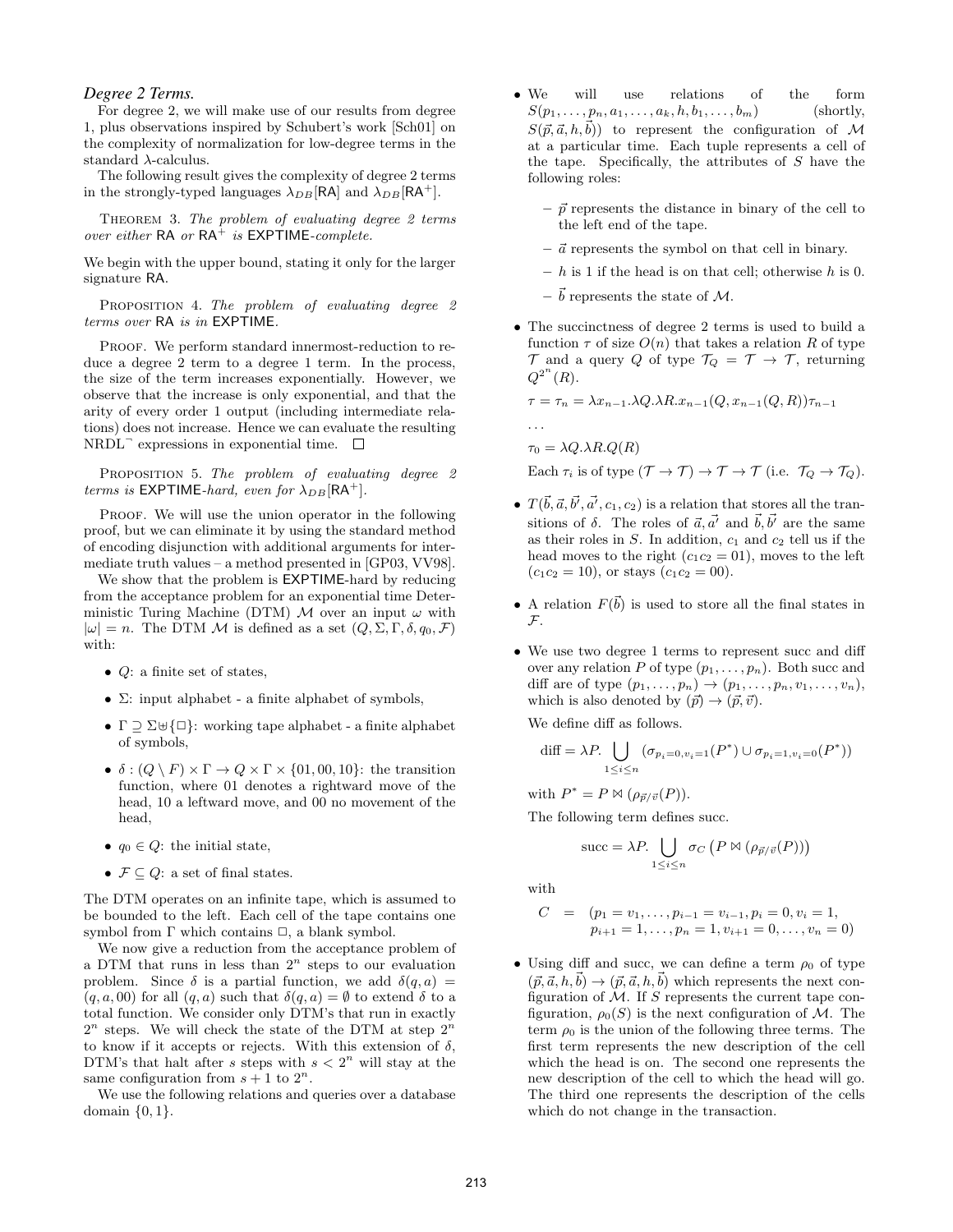Let  $S_0$  be an instance of S that represents the input  $\omega$ . Then,  $\tau(\rho_0, S_0)$  will represent the state of the DTM  $\mathcal M$  after  $2^n$  steps.

We define  $\rho = \tau(\rho_0, S_0) \bowtie F$ . It is easy to see that  $\rho \neq \emptyset$ iff M accepts  $\omega$  within  $2^n$  steps.

PROPOSITION 6. The problem of evaluating degree 2 terms remains EXPTIME-hard when we fix either the relational constants or the types of all variables and constants in the term.

PROOF. First we consider the case where the relational constants are fixed. In the EXPTIME-hardness above, we only use relational constants  $S_0$  to encode the input tape ω. We assume that the type of  $S_0$  is  ${0,1}^m$  and  $S_0 =$  $\{t_1, \ldots, t_n\}$ . We use a single attribute relation instance  $D_0$ with values 0 and 1.

Now we can code  $S_0$  by the following expression:

$$
S_0 = \bigcup_{1 \leq i \leq n} \left( \sigma_{\vec{A} = t_i} (\rho_{A/A_1}(D_0) \bowtie \ldots \bowtie \rho_{A/A_m}(D_0)) \right)
$$

where  $\vec{A} = \{A_1, \ldots, A_m\}$  is a set of different attribute names of integer type.

When the types are fixed, we use queries to represent elements of  $\mathcal{D}^1$ . A binary relation instance  $Next = \{\langle 1, 2\rangle, \langle 2, 3\rangle, \ldots, \langle n-1, n\rangle\}$  stores an ordered set of n elements. The query variables of type mapping from the domain  $\{1, \ldots, n\}$  to the domain  $\{0, 1\}$  will range over a domain of  $2^n$  size. We also can easily represent basic ordering operators on this domain. Thus we still can code an ordered set which has an exponential number of elements. The other steps are similar to the EXPTIME-hardness proof above.  $\square$ 

#### *Adding recursion.*

We now study the effect of the order 2 constant, ifp, to the evaluation problem of low degree terms.

The proposition below shows that ifp evaluation can be reduced to evaluation with terms of degree 2 and only the standard relational query constants. It gives an alternative proof of Proposition 5, as explained below.

PROPOSITION 7. Evaluation of a degree 2 term in  $\lambda_{DB}$ [RA] or in  $\lambda_{DB}$ [RA<sup>+</sup>] containing ifp is polynomially reducible to evaluation of a degree 2 term over the same signature without ifp.

PROOF. Let  $n$  be the size of the relational constants and the term. Since the size of any intermediate relational instance formed is bounded by  $O(2^n)$ , we can calculate the least fixed point value  $ifp(Q, D_0)$  for any query Q and fixed  $D_0$  of size at most n by  $Q'^{2^n}(D_0)$ , where  $Q'$  is the modification of Q to union with its input. Moreover, there is a small degree  $2$  term that transforms any query  $Q$  of a given query type to  $Q'$  and there is a degree 2 term of size  $O(n)$ that iterates any given  $Q$  on any given  $R$  (depending only on the types of Q and R)  $2^n$  times – as shown in Proposition 5. Thus we can transform a term formed from ifp by replacing subterms  $\texttt{ifp}(\rho, \rho')$  with a degree 2 term applied to  $\rho$  and  $\rho'$ . Doing this iteratively gives the desired transformation.  $\Box$ 

The result above implies that the complexity of evaluating terms of degree from 2 does not change when ifp is included – hence it is EXPTIME-complete.

From well-known results on query languages with recursion, we see that the ifp constant does have some impact on the complexity of degree 1 evaluation.

PROPOSITION 8. Evaluation of a degree 1 term in  $\lambda_{DB}[\mathsf{RA}^+]$  or in  $\lambda_{DB}[\mathsf{RA}]$  containing ifp is EXPTIMEcomplete.

The upper bound is inherited from the degree 2 case. Hardness follows from the EXPTIME-hardness of Datalog in query complexity [DEGV01], and the fact that Datalog can easily be embedded in ifp.

# 4. ARBITRARY DEGREE TERMS

The main purpose of this section is to show the following theorem.

THEOREM 9. The problem of evaluating degree k terms is:

- m-EXPTIME-complete if  $k = 2m$ , i.e. k is even,
- m-EXPSPACE-complete if  $k = 2m + 1$ , i.e. k is odd.

Note: 0-EXPSPACE denotes PSPACE and 0-EXPTIME denotes PTIME.

#### 4.1 Upper bounds for evaluating degree  $k$ terms  $2^n$

Let  $\exp_m^n$  be 2 to the *m-hyperexponential* of *n*, i.e.  $2^2$ . with a tower of *m* 2's. *m*-**EXPTIME** below refers to the class of functions that run in time  $exp_m^{nO(1)}$ , and similarly for *m*-EXPSPACE. Based on the techniques in [HK96], we give the following upper bound.

PROPOSITION 10. The problem of evaluating degree  $k$ terms is:

• in m-EXPTIME if  $k = 2m$ ,

• in m-EXPSPACE if  $k = 2m + 1$ .

**PROOF.** • We show that the problem of evaluating degree k terms with  $k = 2m$  and  $m \geq 0$  is in m-EXPTIME.

We use  $m$ -hyperexponential time to reduce a degree 2m term  $\tau$  to a degree m term  $\tau'$ . Similarly to the EXPTIME evaluation of degree 2 terms, we can evaluate  $\tau'$  in *m*-hyperexponential time: simply reduce to degree 1, blowing up the size but not the arity, and then apply the evaluation strategy for degree 1. Thus, the problem is in  $m$ -EXPTIME.

• Now we show that the problem of evaluating degree  $k$ terms with  $k = 2m + 1$  and  $m \ge 0$  is in m-EXPSPACE. We use *m*-hyperexponential time to reduce a degree  $(2m + 1)$  term  $\tau$  to a degree  $(m + 1)$  term  $\tau'$ . Since  $\tau'$  is of degree  $(m + 1)$ , its variables are of order at most  $m$  which can be non-deterministically guessed using m-hyperexponential space. Since  $\tau'$  is m-hyperexponential in the size of  $\tau$ , we can use mhyperexponential space to represent guesses of all the variables in  $\tau'$ . Then we can also evaluate  $\tau'$  in mhyperexponential space by a top-down algorithm.

 $\Box$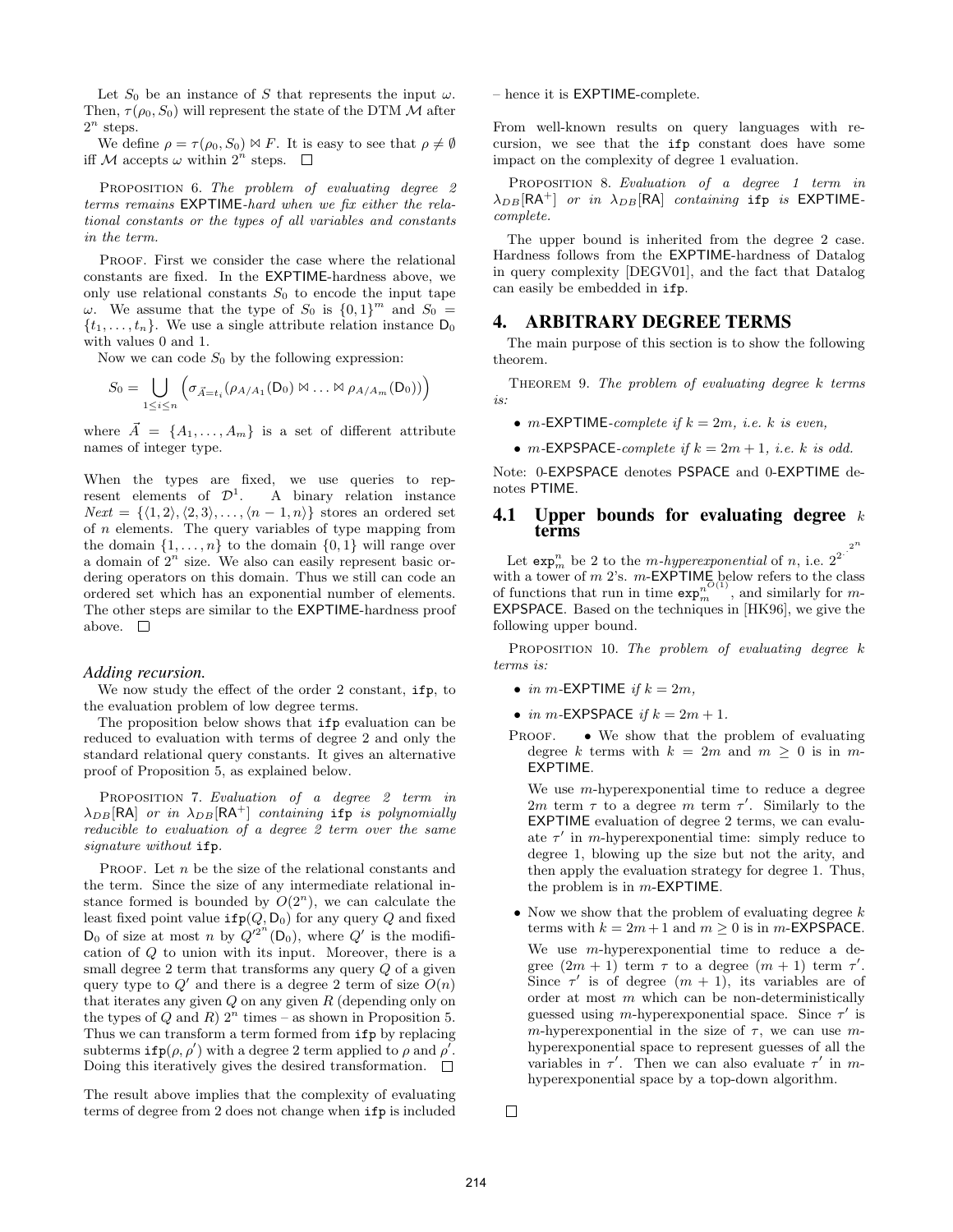The argument here relies on reduction to the order 2 case via β-reduction, plus a few properties of the constants. The same argument is easily seen to hold for the extension with recursion.

# 4.2 Coding ordered sets by degree  $k$  terms

Before showing the lower bound, we describe how to use degree  $k$  terms to code a  $k$ -hyperexponential set.

Let X be a term of type  $T^0$  and Y be a term of type  $T^0 \to T^0$ . We define *iteration functions* that return  $Y^{\exp\frac{n}{k}}$ when applying over  $X$ .

PROPOSITION 11. Given X of type  $T^0$  and of order  $k_0$ and Y of type  $T^1 = T^0 \rightarrow T^0$ , there exists a term of degree  $k_0 + k$  that returns  $Y^{\exp_k^n}(X)$ .

PROOF. We build these terms as follows.

Subterm  $\tau_n^2$  $\lambda x_{n-1}^2 \lambda x^1 \cdot \lambda x^0 \cdot x_{n-1}^2(x^1, x_{n-1}^2(x^1, x^0)) \tau_{n-1}^2$ . . .  $\tau_0^2$  $\lambda_0^2 = \lambda x^1 . \lambda x^0 . x^1 (x^0)$ . . . τ i  $\lambda_n^i = \lambda x_{n-1}^i \lambda x^{i-1} \dots \lambda x^0.$  $x_{n-1}^i(x^{i-1},\dots,x^1,x_{n-1}^i(x^{i-1},\dots,x^0))\tau_{n-1}^i$ . . .  $\tau^i_0$  $\lambda_0^{i} = \lambda x^{i-1} \dots \lambda x^0 . x^{i-1} (x^{i-2}, \dots, x^0)$ 

where each subterm  $\tau_j^i$  with  $2 \leq i \leq k$  and  $0 \leq j \leq n$  has type  $T^i$  defined as below:

$$
T^{2} = T^{1} \rightarrow T^{1} = T^{1} \rightarrow T^{0} \rightarrow T^{0}
$$
  

$$
T^{i} = T^{i-1} \rightarrow T^{i-1} = T^{i-1} \rightarrow \dots \rightarrow T^{0} \rightarrow T^{0}
$$

From that we define a term as follows.

$$
\rho_n^k = \lambda Y \cdot \lambda X \cdot (((\tau_n^k \tau_n^{k-1}) \dots \tau_n^2) Y) X
$$

This term takes two terms  $X, Y$  and returns  $Y^{\exp_k^n}(X)$ .  $\Box$ 

These iterators will be used to capture both a large amount of space and a large amount of time: we will use them to scan through a large domain, allowing us to code a huge tape. Later on we will use them to iterate a state transition function a large number of times. We start with the first application, using iterators to code a set of k-hyperexponential elements. Actually, we do not code all the elements. We only code one element and provide a term that generates all the other ones.

PROPOSITION 12. We can efficiently construct an order  $m-2$  term Cell<sub>m−2</sub> over RA<sup>+</sup> of some type  $\Delta_{m-2}$  and an order m − 1 term succ<sub>m−2</sub> of type  $\Delta_{m-2} \rightarrow \Delta_{m-2}$  such that by iterating succ<sub>m</sub>-2 on Cell<sub>m</sub>-2, we get a set  $S_{m-2}$ of objects. We also can build boolean equality and inequality functions  $=_{m-2}$  and  $diff_{m-2}$  to compare the objects in  $S_{m-2}$ . With respect to the semantics of  $\text{diff}_{m-2}$ ,  $S_{m-2}$  contains  $\exp_m^n$  distinct objects.

PROOF. Base case  $(m=2)$ : Let  $D_1, \ldots, D_{n+1}$  be  $n+1$ 1 single attribute relational constants respectively of type  $(a_1), \ldots, (a_n), b$ . Each  $D_i$  contains two tuples  $\langle 0 \rangle$  and  $\langle 1 \rangle$ , i.e.  $D_i = \{ \langle 0 \rangle, \langle 1 \rangle \}$  with  $1 \leq i \leq n + 1$ . We build up an instance  $D_0$  using the term  $D_1 \bowtie \ldots \bowtie D_{n+1}$ .

Now  $D_0$  contains every tuple of  $n+1$  attributes over  $\{0, 1\}.$ We will be interested in instances for which there is exactly one tuple that projects onto every combination of boolean values for the first  $n$  attributes. Such an instance will represent a function from  $2^n$  to 2, hence a number bounded by  $2^{2^n}$ . The initial position Cell<sub>0</sub> satisfies the last attributes of all the  $2^n$  tuples equivalent to 0. We now describe succ<sub>0</sub>. Consider a number in  $2^{2^n}$  as a sequence of  $2^n$  bits. succo should find the first bit that is 0 and flip it to 1. Then we build  $=_0$  and diff<sub>0</sub>.

Induction case: We now show how to inductively define Cell<sub>k+1</sub>, succ<sub>k+1</sub>,  $=$ <sub>k+1</sub>, and diff<sub>k+1</sub> from Cell<sub>k</sub>, succ<sub>k</sub>,  $=_k$ , and diff<sub>k</sub>. We define Cell<sub>k+1</sub> as a degree  $k + 1$  term of type  $\Delta_k \to \mathcal{T}_0$  with  $\mathcal{T}_0 = (u)$ . Intuitively, Cell<sub>k+1</sub> always returns  $\{\langle 0 \rangle\}$  when applying to an element of the set  $\{Cell_k, \text{succ}_k(\text{Cell}_k), \dots, (\text{succ}_k)^{\text{exp}_{k+2}^n}(\text{Cell}_k)\}.$  Using iterators from Proposition 11, we define  $succ_{k+1}$ ,  $=_{k+1}$ , and  $diff_{k+1}$ .  $\Box$ 

### 4.3 Lower bounds for degree  $k$  terms

Using Proposition 11, Proposition 12 and the techniques inspired by [HK96, Mai92], we can show that the preceding upper bounds are tight.

PROPOSITION 13. The problem of evaluating degree  $k$ terms is:

- m-EXPTIME-hard if  $k = 2m$ ,
- $m$ -EXPSPACE-hard if  $k = 2m + 1$ .

PROOF. We give the intuition of the proof for both parts of the proposition.

- To show that the problem of evaluating degree  $k$  terms with  $k = 2m$  is m-**EXPTIME**-hard, we reduce the satisfiability of an m-hyperexponential time DTM over an input of m-hyperexponential size to this problem. We use a set of order  $m-1$  terms to represent configurations of m-hyperexponential size. Then we use an order m term to simulate transitions from a configuration to the next configuration. Lastly, we use a term of degree  $2m$  to repeat that order m term mhyperexponential times.
- To show that the problem of evaluating degree  $k$  terms with  $k = 2m + 1$  is m-**EXPSPACE**-hard, we reduce the satisfiability of an m-hyperexponential space DTM over an input of m-hyperexponential size to this problem. We use a set of order  $m-1$  terms to represent configurations of m-hyperexponential size. Then we use an order m term to simulate transitions from a configuration to the next configuration. Lastly, we use a term of degree  $2m + 1$  to repeat that order m term m-hyperexponential times.

 $\Box$ 

Similarly to Proposition 6, we can show that the complexity of evaluation does not change in some particular cases.

PROPOSITION 14. When we fix either the relational constants or the arities of all relational types occurring in the term the hardness results in Proposition 13 do not change.

The results above imply that we can not find an integer number N such that the evaluation problem is in N-EXPTIME. That is: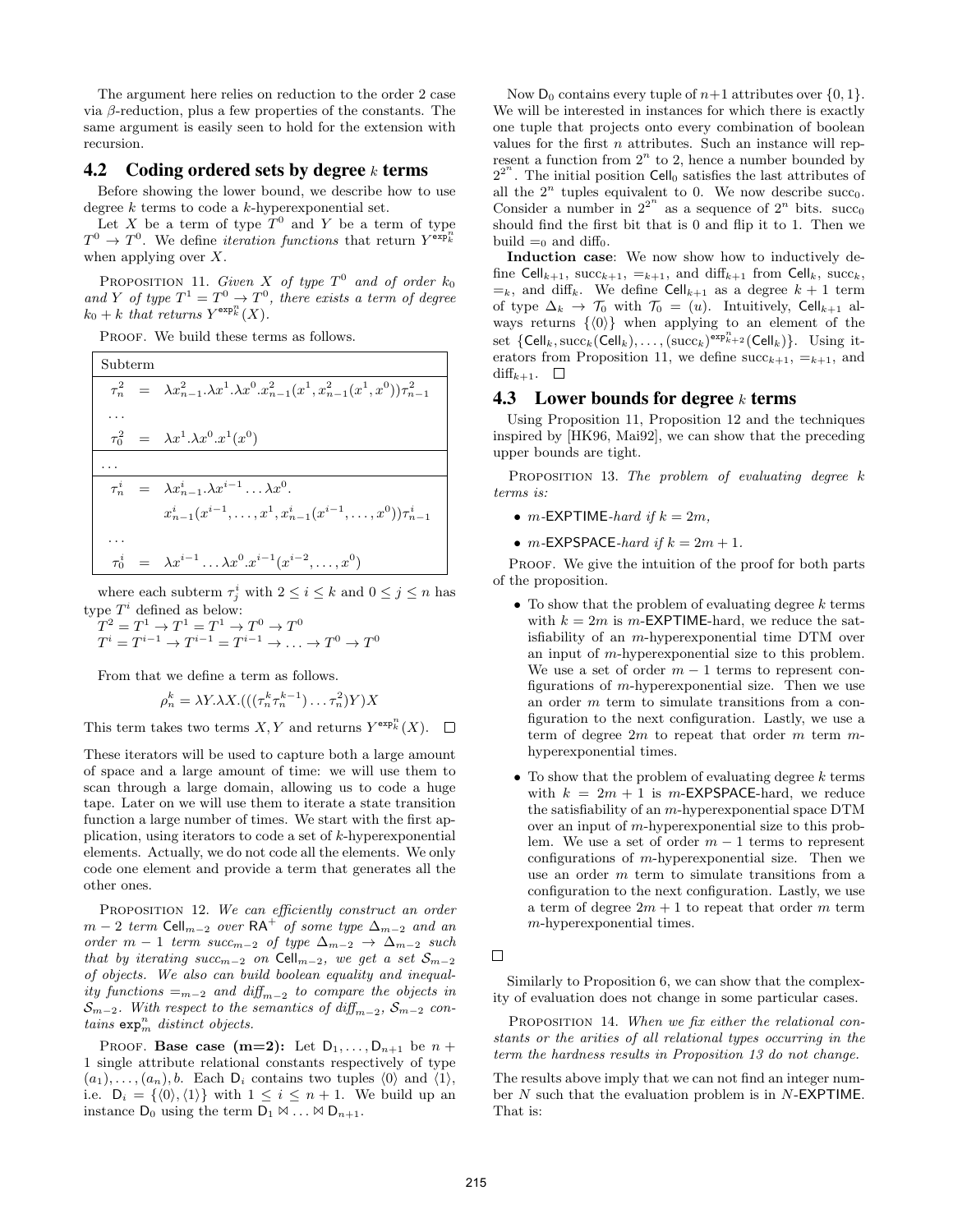Corollary 15. The evaluation problem for higher-order terms has non-elementary complexity.

# 5. REDUCING THE COMPLEXITY OF EVALUATION

We consider particular cases where we can achieve better bounds for the complexity of evaluation.

#### *Linear higher-order terms.*

Linear Datalog queries (see, e.g. [DEGV01]) disallow repeated occurrences of an intensional predicate in a rule body. The following generalizes this to terms of arbitrary degree.

A closed term  $\tau$  is *linear* iff  $\tau$  does not contain two occurrences of the same variable. The following result is clear:

THEOREM 16. A linear term  $\tau \in \lambda_{DB}[\mathcal{F}]$  can be transformed in linear time to an equivalent expression in the term algebra over  $F$ , using standard  $\beta$ -reduction.

PROOF. We can reduce  $\tau$  to an equivalent degree 0 term  $\tau'$  tractably via substitution. By the definition of linear terms, the size of  $\tau'$  is the same as the size of  $\tau$ .

Thus, evaluating a linear term  $\tau \in \lambda_{DB}[\mathcal{F}]$  has the same complexity as evaluating an expression in  $\mathcal{F}$ , which is NPcomplete for  $RA^+$  and  $PSPACE$ -complete for  $RA$ .

#### *Un-nested terms.*

In linear terms we never repeat variables. However, we notice that the source of non-elementary hardness in evaluation in the previous section comes from the ability to repeat variables in a particular way: nesting one occurrence of a variable inside another. By means of construction trees, we define a restricted class of terms in which the nesting of functions is limited. A variable  $x \in t$  is self-nested if x occurs in two subtrees  $s, t$  of the construction tree of  $t$  and two roots of s and t are linked to the same @ node.

A term is un-nested if it does not contain any selfnested variable. Intuitively, a term is un-nested if a variable never occurs as an argument of itself in the term. For example,  $\lambda QD.Q(Q(D)$  has a self-nested variable, but  $\lambda QD_1D_2.Q(D_1)\bowtie Q(D_2)$  is un-nested.

We show that the un-nested case is simpler, using two reductions. In the first, we reduce un-nested terms to degree 1 terms using only polynomial space.

PROPOSITION 17. There is a PSPACE algorithm that reduces a degree k term  $\tau^k$  of size n to a degree 1 term  $\tau^1$ . The height of the construction tree of  $\tau^1$  is bounded by  $O(n)$ .

PROOF. Given a degree k term  $\tau^k$  and its construction tree  $\xi$ , we go top-down through  $\xi$  to find pairs of a variable  $X$  and the subtree  $T$  to which the variable maps. We store those pairs  $(X, T)$  in a list named  $\mathcal L$ . This produces a function  $\mathcal{L}$ , which will not change in the recursive process defined below.

Now we are ready to give the algorithm, Reduction which takes as input a node  $C$  in a tree  $T$  and returns a new term:

• If C is a constant of arity 2 (e.g.  $\cup$ ) or an @ node with a right-child of order 0. Let  $C_l$  and  $C_r$  be the left and right children respectively. In this case return a tree rooted at C with subtrees **Reduction** $(C_l, T)$ and **Reduction** $(C_r, T)$ . If C is a unary operator with child  $C'$  we return a tree rooted at  $C$  with single child  $\textbf{Reduction}(C',T)$ .

- If C is an  $\circledcirc$  node with a right-child of order  $\geq 1$ , then its left child must be of the form  $\lambda X$  with a child  $C''$ whose type matches the type of the right-child; in this case return **Reduction** $(C'',T)$ .
- If  $C$  is a variable node  $X$  of order from 2 then return **Reduction**( $root(\mathcal{L}(X)), \mathcal{L}(X)$ ).
- If T does not have variables of order above 1 then return T.

The initial call is **Reduction**( $root(\xi)$ ,  $\xi$ ). The output of **Reduction**( $root(\xi)$ ,  $\xi$ ) is the construction tree of an equivalent term  $\tau^1$  without variables of order more than 1. An implementation needs to explore only one branch at a time. Thus the algorithm requires polynomial space. During each call to Reduction, we only replace a variable at most once by a subtree of the original tree. Thus the height of the output construction tree is bounded by  $O(n)$ .  $\square$ 

From the proposition above, we can use a PSPACE algorithm to reduce an un-nested term of size  $n$  to an NRDL<sup> $-$ </sup> query Q. The rank of the predicates in  $\mathbf Q$  is bounded by  $O(n)$  because the height of the construction tree is bounded. Since during the reduction we do not combine query constants, the length of the rules is still bounded by  $n$ . We now show that this NRDL<sup> $\bar{\phantom{a}}$ </sup> query can be evaluated using  $O(n)$  space.

PROPOSITION 18. There is an evaluation algorithm for NRDL<sup>¬</sup> queries which uses space polynomial in the maximal rank of the predicates and the maximal length of the rules.

The proof uses the standard top-down algorithm for evaluating NRDL<sup>-</sup> queries.

The two propositions above directly imply the following result.

Theorem 19. The evaluation problem for un-nested terms in  $\lambda_{DB}$ [RA] is in PSPACE.

The same argument reducing to the degree 1 case can be used for ifp, yielding the following:

PROPOSITION 20. The evaluation problem for un-nested terms in  $\lambda_{DB}$ [RA] containing ifp is in EXPTIME.

#### *Fixing parameters in the problem.*

We look at several parameters in the evaluation problem: for example fixing the relational constants and the size of the variables, which is the size of standard string representations of the types of the variables.

To reduce the complexity of evaluating degree 1 terms, it is sufficient to fix only the arities of variables.

PROPOSITION 21. When we fix the arities of the relational variables, the evaluation problem for degree 1 terms is NP-complete for  $RA^+$  and RA.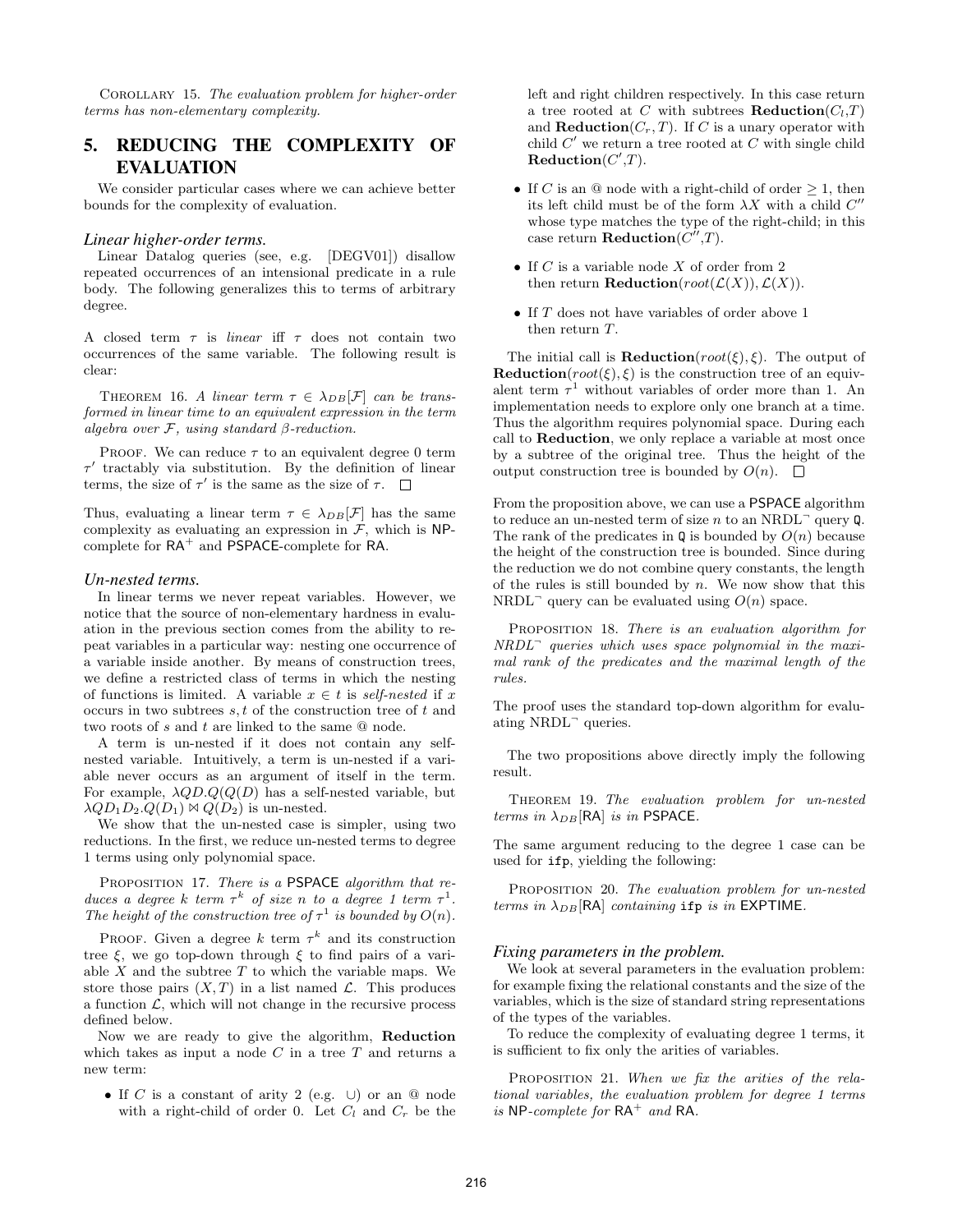The proof of the upper bound is simply via "bottom-up" evaluation of the corresponding NRDL<sup>-</sup> rules. The lower bound follows since we can still code conjunctive queries of arbitrary size.

However, to reduce the complexity of degree above 1 terms, we need to fix both the relational constants and the size of the variables.

PROPOSITION 22. When we fix all the relational constants and the size of all the variables, the evaluation problem for degree 2 terms is NP-complete for  $RA^+$ , and  $PSPACE$ complete for RA.

PROOF. NP-hardness is obvious from Proposition 21, and similarly PSPACE-hardness for RA follows from classical results. So we show membership.

Let  $D$  be the set of values that appear in the term, including in the input data. For any type  $\mathcal{T}$ , let  $\mathcal{T} \restriction D$  be the restriction of  $T$  to values in  $D$ , defined inductively. For a relational type  $\mathcal{T} = (a_1 \dots a_n)$ , it is the type obtained by replacing the range of each  $a_i$  with the intersection of its range with D.  $(\mathcal{T} \rightarrow \mathcal{T}') \upharpoonright D$  is  $(\mathcal{T} \upharpoonright D) \rightarrow (\mathcal{T}' \upharpoonright D)$ . Since D is finite, each  $\mathcal{T} \restriction D$  has only finitely many elements. Once the arity of base relations and the number of arguments to query types are fixed, the number of elements is uniformly bounded and independent of the type. Similarly, for any term  $\tau$  of type  $\mathcal T$  we define its restriction  $\tau \restriction D$ , which will be of type  $\mathcal{T} \restriction D$ .

An extension quess for order 0 term  $\tau$  is a mapping taking every variable of  $\tau$  of type T to an object of type  $T \upharpoonright D$ . A guess q is extended to all subterms of  $\tau$  by setting  $g(\tau_1(\tau_2)) = g(\tau_1)(g(\tau_2))$  and  $g(\lambda Q\tau) = g(\tau)$ , and propagating through relational operators homomorphically. This extension can be done in  $NP$  for  $RA^+$ , since it requires just evaluating the relational operators. Similarly it can be done in PSPACE for RA.

A guess  $g$  is correct if for every subterm of the form  $(\lambda R.\tau_1)(\tau_2)$  we have  $g(R) = g(\tau_2)$ , and similarly for query variables. It is easy to see that a correct guess must map  $\tau$ to its evaluation, and that there is a correct guess for every term.

Our algorithm exhaustively checks all extension guesses for correctness until it finds a correct one (which it must, by the above). The number of guesses is fixed, and checking for correctness requires calculating the extension and checking the equality of every such R and  $\tau_2$ . Calculating the extension is in the required class, as noted above. A correctness check requires only linearly many checks of variables. Since the possible values of variables are fixed, each equivalence check can be done in constant time.

 $\Box$ 

The following proposition is easily generalized from the proposition above.

PROPOSITION 23. When we fix all the relational constants and the size of all the variables, the evaluation problem is NP-complete for  $RA^+$ , and in PSPACE for RA (hence PSPACE-complete for RA when the degree is at least 2).

Given that each of our languages subsume conjunctive queries, NP combined complexity is a reasonable goal. Our focus on combined and query complexity is justified by the fact that once a term of query type is fixed, the complexity of normalization is fixed, and hence the evaluation complexity is the same as the data complexity of the corresponding language of ground terms over the signature (which will be just the data complexity of NRDL, NRDL<sup>-</sup>, ifp, respectively). Hence:

PROPOSITION 24. The evaluation problem for fixed terms of query type for any of our signatures can be done in polynomial time.

# 6. EVALUATING WEAKLY-TYPED DE-GREE 1 TERMS

Our upper bounds in degree 2 relied heavily on the fact that we could not build up terms of high arity, and in particular we could only build up relational instances of size exponential in the input. This is in contrast with XML query languages like XQuery, which allows the formation of doubly-exponential sized outputs.

We now study evaluation for the weakly-typed languages, which do allow the building of doubly-exponential sized objects. We will be concerned with the evaluation problem only for terms that have a consistent typing. Although there can be multiple consistent typings for a term (e.g. consider  $\lambda S$ .D<sub>0</sub> for D<sub>0</sub> a relational constant) it is easy to show that the evaluation of order 0 terms does not depend on the typing. Nevertheless, we will need some results on the complexity of the typing problem as the basis of our algorithms.

First we consider the typing problem for weakly-typed degree 1 terms.

PROPOSITION 25. There exists a PTIME algorithm that takes a weakly-typed degree 1, order 0 term and determines whether it has a consistent typing, returning a typing if it does have one.

PROOF. We give an algorithm working on the construction tree of the term that give types for all subterms or reports that there is no consistent type. The algorithm iterates the following process until all subterms are typed or inconsistency is detected:

- If we find a subterm rooted at a constant where all children have types, then do the following: If the constant is incompatible with the typing of its children (e.g. a selection selects an index that is bigger than the arity of the term it selects from), then inconsistency is detected and the algorithm terminates. Otherwise the typing is propagated to the subterm in the obvious way (e.g. if  $\tau_1$  has type m and  $\tau_2$  type n,  $\tau_1 \chi_{\tau_2}$  has type  $m + n.$ ).
- For a subterm of the form  $(\lambda R\tau)\tau'$ , if we have a type for  $\tau'$  we propagate it to R.

Since one additional subterm will be typed in every iteration, the algorithm terminates in PTIME.  $\Box$ 

One can also see that any typing must satisfy the inductive rule given by the algorithm, hence:

PROPOSITION 26. There is at most one consistent typing for a weakly-typed degree 1 term of order 0.

The next proposition shows that the complexity of evaluating degree 1 weakly-typed terms matches the simply-typed case.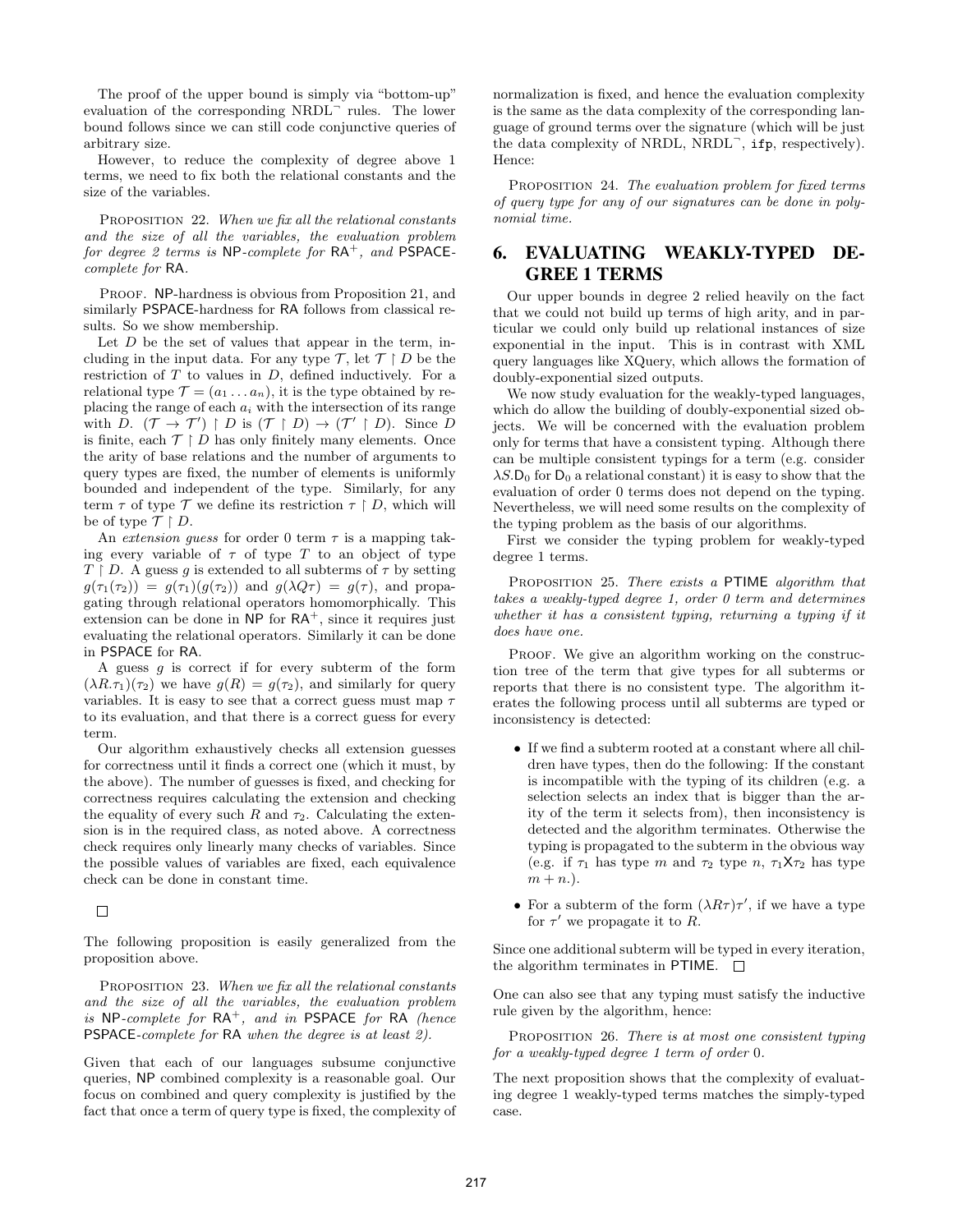PROPOSITION 27. Degree 1 weakly-typed terms can be evaluated in PSPACE.

PROOF. We give a recursive function Eval which takes as arguments a subterm of a given term  $\tau$  and a set  $S =$  $\{(c_1, v_1) \dots (c_n, v_n)\}\$ , with  $c_i$  positions in binary and  $v_i$  a value in the active domain of the term. By the evaluation of the subterm  $\rho$ , we mean its unique evaluation during a reduction of  $\tau$  (i.e. when free variables in  $\rho$  are replacement by the relations to which they are applied in an innermost reduction). We will arrange that Eval returns true exactly when there is some tuple in the evaluation of  $\rho$  whose projection onto each position  $c_i$  is  $v_i$ . *n* can be 0, as it is for the top-level call, representing a request to see if the original term  $\tau$  evaluates to a non-empty instance.

- For a subterm of the form  $\sigma_{p=v}\rho$  we return Eval $(\rho, S \cup$  $\{(p, v)\}\)$ . For  $\sigma_{p_1=p_2}\rho$  we guess a value v from the active domain of the term and return the conjunction of  $\textsf{Eval}(\sigma_{p_1=v}\rho, S)$  and  $\textsf{Eval}(\sigma_{p_2=v}\rho, S)$ .
- For a subterm  $\rho_1 \mathsf{X} \rho_2$  we calculate the arity of  $\rho_1$  as  $m_1$ . Letting  $S_1$  be the subset of S consisting of pairs  $(c_i, v_i)$  with  $c_i \leq m_1$ . We return the conjunction of Eval $(\rho_1, S_1)$  and Eval $(\rho_2, S - S_1)$ .
- For a subterm  $\rho_1 \backslash \rho_2$  we return  $\textsf{Eval}(\rho_1, S) \backslash \textsf{Eval}(\rho_2, S)$ .
- For a subterm  $\pi_{[l,u]}\rho$  we return Eval $(\rho, \{(c_{1+l}, v_1) \dots (c_{n+l}, v_n)\})$ .
- For a subterm  $\rho_1 \cup \rho_2$  we return the union of Eval $(\rho_1, S)$ and  $\textsf{Eval}(\rho_2, S)$ .
- For a subterm  $D_0$ , where  $D_0$  is a data constant, we simply calculate the projection of  $\bigwedge_i \sigma_{c_i=v_i}$  D<sub>0</sub> and return true iff this is nonempty.
- Finally, for a subterm consisting of a relational variable R, we let  $\rho_1$  be the subterm to which R is applied in τ; we return  $Eval(ρ_1, S)$ .

The size of the call stack will grow proportionally to the height of the parse tree of the term, and hence is polynomially bounded. Each step of the algorithm can be done in NP. Hence the resulting algorithm will use polynomial space.  $\Box$ 

Furthermore, the algorithm uses a stack of height  $h$ bounded by the nesting-depth of the term, with each stack element requiring space at most  $d \cdot m$ , where d is the maximal size needed to represent an element of the active domain of the term and  $m$  is the sum of the sizes of positions in the term. In particular, the time used by the algorithm is at most  $h \cdot 2^{\tilde{d} \cdot m}$ .

For a term  $\tau$  of degree  $k = 2$  we proceed by applying  $β$ -reduction to get to a term of degree 1. d and m do not change during the reduction process, while the height of the resulting degree 1 term is bounded by  $2^{|\tau|}$ .

Hence we have:

PROPOSITION 28. Degree 2 weakly-typed terms can be evaluated in EXPTIME.

We believe that this approach can be used to show that the worst case complexity of evaluation for the weakly-typed calculus is the same as that of the strongly-typed one in higher degrees; further exploration of weakly-typed languages is left for future work.

# 7. RELATED WORK

Our work is closely related to a line of research from the 90's in functional databases [HKM93, BF79, OBBT89], aiming at the unification of database query languages with functional programming. Paris Kannelakis and collaborators investigated embeddings of relational query languages into typed  $\lambda$ -calculi. See [HKM93, HK94], and for a good compendium see the ph.d. thesis of Hillebrand [Hil94]). The goal is to code the operational semantics of relational query languages in the standard reduction operations of the host calculus. [HKM93, HK94] give polynomial time encodings of standard languages, including query languages with recursion mechanisms, within variants of the  $\lambda$ -calculus. Databases are encoded in terms, using a particular encoding. They deal with both a strongly-typed version of the calculus, and a polymorphic version (see section 2.1. of [Hil94]). In particular, they show that a standard object-oriented calculus can be embedded into the polymorphic version of the calculus. They also determine the data complexity of evaluation for queries that can be encoded in both the stronglytyped and polymorphic variants of the calculus.

Formally, our language is quite different from those in this prior line, since in our languages we do not reduce querying to  $\beta$ -reduction. We simply combine querying and reduction: relational operators are treated as fixed constants, with their usual semantics, and we deal with database instances as constants, not via any encodings. Our results are orthogonal to those in prior work in a very strong sense: the results of [Hil94] are about terms that code queries (a subset of  $\lambda$ -terms) and isolate the *data complexity* of such terms. Our results are about all terms, and concern the combined complexity, with the lower bounds holding for *query* complexity. Indeed, the data complexity of the query languages we study is always polynomial time. This formal distinction notwithstanding, the proof techniques we use to analyze high-degree terms extends the ideas of Hillebrand, Kannelakis, and Mairson. Our results show that the impact of database query constants is localised to low degrees (roughly, to degree equal to the max order of the constants). In fact, we expect that our results could be extended to give a bound on a calculus over arbitrary constants in terms of the complexity of the constants, but we have not explored (or seen) a formalisation of this.

Our work also relates to prior studies of the complexity of nested relational calculus and XML query languages. The Monad Algebra of [TBW92] is presented as a variant of λ-calculus over a type system capturing nested relational structures; one cannot abstract over queries, but one can build up functions from relations via nesting. Koch has shown that these languages are equivalent (modulo coding issues) to the functional XML query language XQuery [Koc06]. [Koc06] has also isolated the complexity of these languages within TA $[2^{O(n)}, O(n)]$ .

In comparison to our languages these are limited in expressiveness by lacking higher-order abstraction; on the other hand, when compared to our strongly-typed calculus they have some additional succinctness, gained from being able to build up larger and larger intermediate data items of the same type. Our weakly-typed language makes up some of this difference – indeed, this was one of the motivations for introducing it. However, our results show that merely building up high-arity data items is not sufficient, unless you have sufficient expressive power to manipulate them. In future